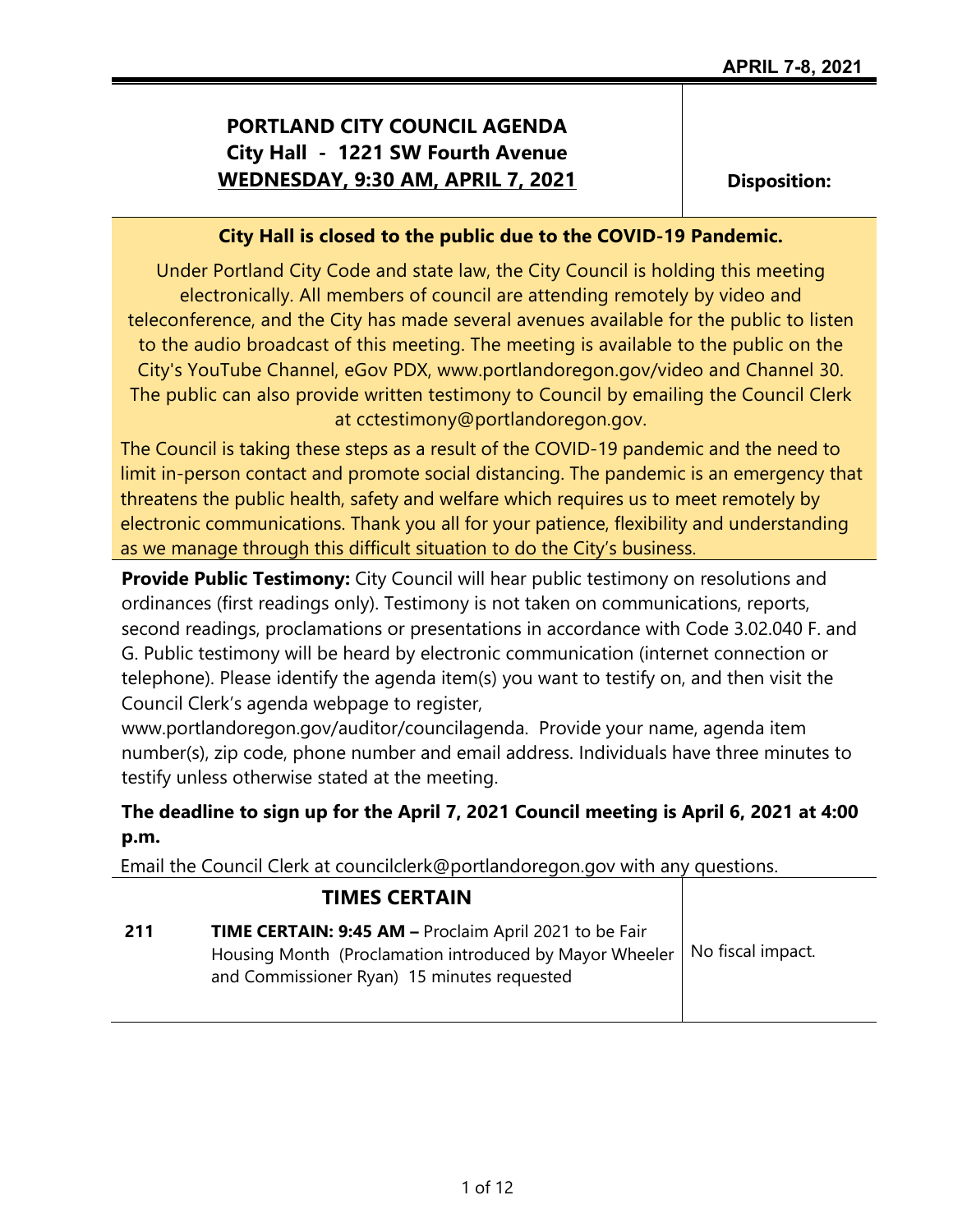| *212 | TIME CERTAIN: 10:00 AM - Authorize \$150,000 total in<br>grant funds for the East Portland Action Plan 2020 Special<br>Appropriations Grant Program to improve livability and<br>increase civic engagement in East Portland (Ordinance<br>introduced by Mayor Wheeler and Commissioner Hardesty)<br>30 minutes requested | This ordinance<br>authorizes a total<br>amount not to exceed<br>\$150,000 for eight<br>community grants<br>through East Portland<br>Action Plan (EPAP).<br>These resources are<br>available within EPAP's<br><b>FY 2020-21 Revised</b><br>Budget, which includes<br>a total allocation of<br>\$341,076 for EPAP<br>programs. |
|------|--------------------------------------------------------------------------------------------------------------------------------------------------------------------------------------------------------------------------------------------------------------------------------------------------------------------------|------------------------------------------------------------------------------------------------------------------------------------------------------------------------------------------------------------------------------------------------------------------------------------------------------------------------------|
| 213  | <b>TIME CERTAIN: 10:30 AM - Appoint and reappoint</b><br>members to the Citizen Review Committee, an advisory<br>board to the City Auditor's Independent Police Review and<br>the Police Bureau's Internal Affairs (Resolution introduced by<br>Mayor Wheeler) 15 minutes requested                                      | No fiscal impact<br>anticipated.                                                                                                                                                                                                                                                                                             |
|      | <b>CONSENT AGENDA - NO DISCUSSION</b><br><b>Mayor Ted Wheeler</b><br><b>Bureau of Emergency Management</b>                                                                                                                                                                                                               |                                                                                                                                                                                                                                                                                                                              |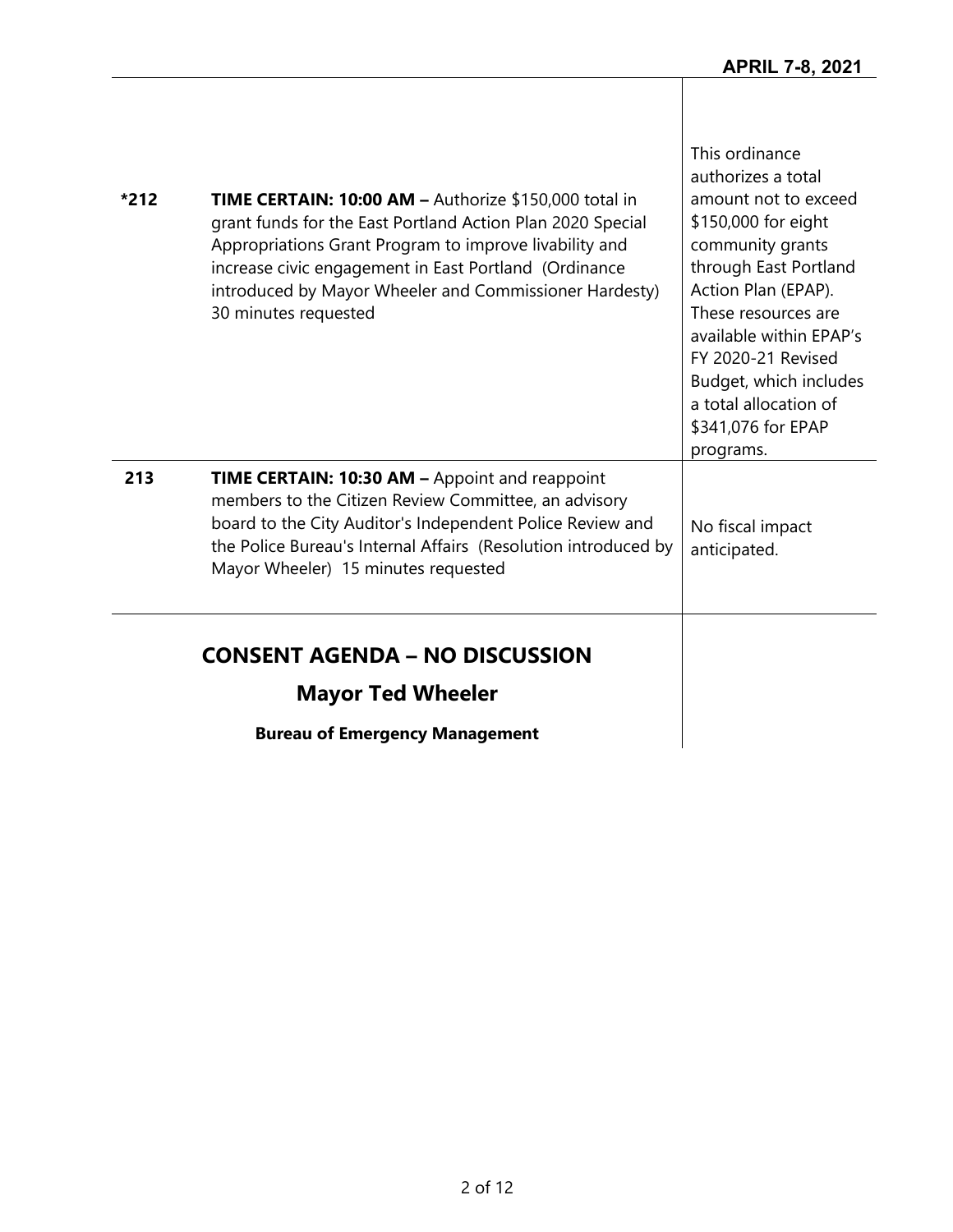|      |                                                                                                                                                                                                                                                                                                                                    | <b>APRIL 7-8, 2021</b>                                                                                                                                                                                                                                                                                                                                                                                                                                                                                                                                                                 |
|------|------------------------------------------------------------------------------------------------------------------------------------------------------------------------------------------------------------------------------------------------------------------------------------------------------------------------------------|----------------------------------------------------------------------------------------------------------------------------------------------------------------------------------------------------------------------------------------------------------------------------------------------------------------------------------------------------------------------------------------------------------------------------------------------------------------------------------------------------------------------------------------------------------------------------------------|
| *214 | Accept the FY 2020 Department of Homeland Security Urban<br>Areas Security Initiative grant in the amount of \$3,137,000<br>from the Oregon Department of Emergency Management to<br>enhance emergency preparedness through planning,<br>training, and equipping of emergency responders in the<br>Portland Urban Area (Ordinance) | This action authorizes<br>the acceptance of the<br>FY 2019-20 UASI grant<br>in the bureau of<br>Emergency<br>Management. Awarded<br>grant resources will be<br>reflected in the Grants<br>Fund, likely as part of<br>the FY 2021-22 budget.<br>No local match is<br>required. In addition to<br>expenses to enhance<br>emergency<br>preparedness through<br>planning, training, and<br>equipping emergency<br>responders, grant<br>resources are<br>anticipated to continue<br>covering costs of 6.0<br>FTE in PBEM in<br>alignment with past<br>practice around UASI<br>grant awards. |
|      | <b>Office of Management and Finance</b>                                                                                                                                                                                                                                                                                            |                                                                                                                                                                                                                                                                                                                                                                                                                                                                                                                                                                                        |
| *215 | Authorize the Director of the Office of Violence Prevention to<br>execute special appropriation grant agreements (Ordinance)                                                                                                                                                                                                       | This ordinance<br>authorizes the Director<br>of the Office of<br><b>Violence Prevention</b><br>(OVP) to execute grant<br>agreements and<br>amendments to speed<br>up the process of<br>allocating resources to<br>community<br>organizations. Total<br>grant agreements<br>executed by the<br>Director would not<br>exceed the amount<br>allocated for OVP<br>through the City's<br>budget processes.                                                                                                                                                                                  |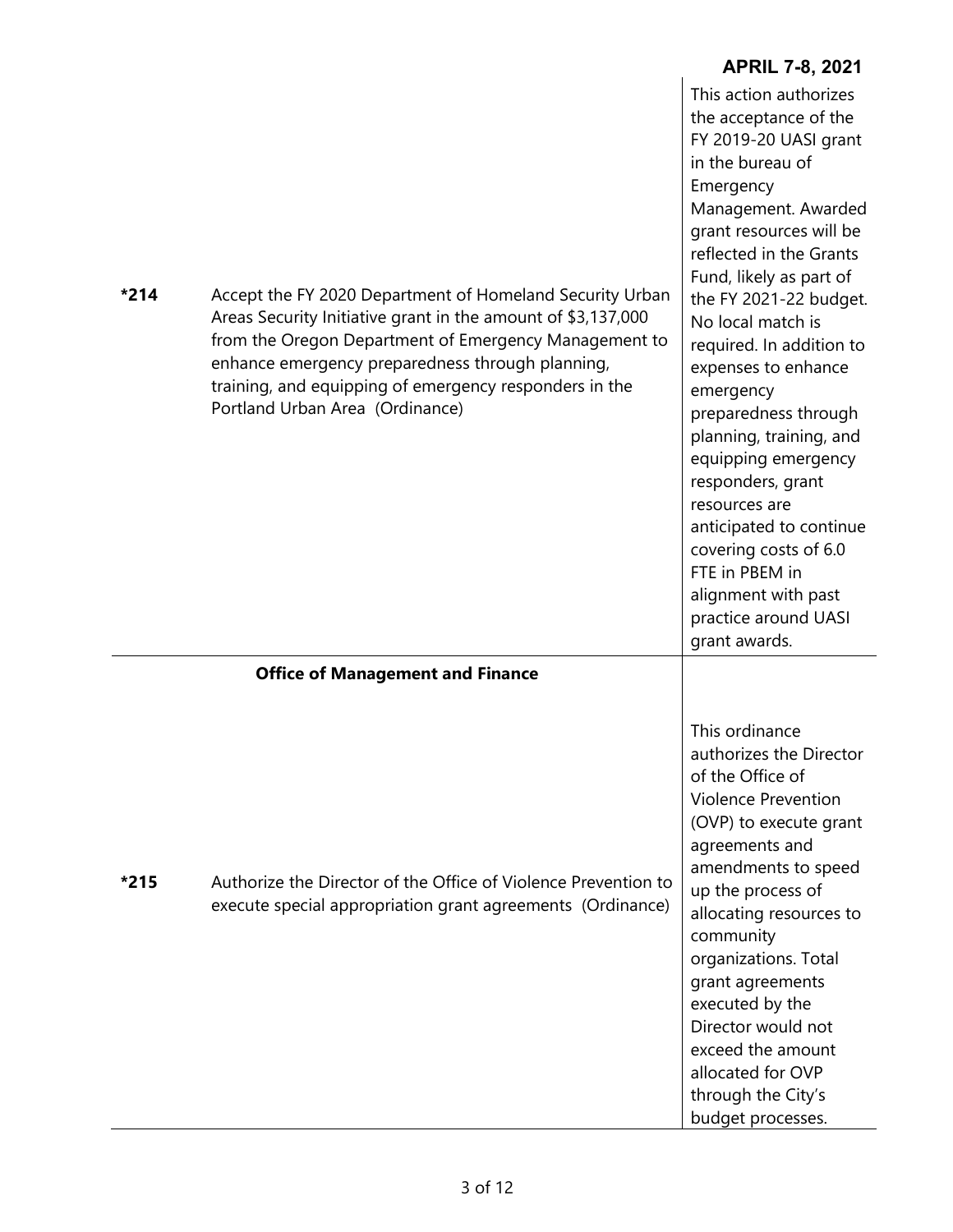### **APRIL 7-8, 2021**

|        | <b>Commissioner Jo Ann Hardesty</b>                                                                                                                                                                                                         |                                                                                                                                                                                                                                                                                                                                                                                                                                                                                                                                              |
|--------|---------------------------------------------------------------------------------------------------------------------------------------------------------------------------------------------------------------------------------------------|----------------------------------------------------------------------------------------------------------------------------------------------------------------------------------------------------------------------------------------------------------------------------------------------------------------------------------------------------------------------------------------------------------------------------------------------------------------------------------------------------------------------------------------------|
| 219    | Create a new non-represented classification of Environmental<br>Regulatory Manager and establish a compensation range for<br>this classification (Ordinance)                                                                                | resources.<br>The annual maximum<br>rate for the Manager I<br>classification is<br>currently \$145,808.<br>This ordinance will<br>raise the annual<br>maximum rate to<br>\$158,226, an increase<br>of \$12,418. There are<br>currently two positions<br>that will be reclassified<br>into the new<br>classification. There is<br>no immediate fiscal<br>impact as individual<br>salaries will not be<br>changing. However,<br>increasing the high end<br>of the salary range will<br>have a fiscal impact as<br>staff reach top of<br>range. |
| 218    | Authorize a 48-month sublease extension with Central City<br>Concern for commercial office space at 110 NW Third Ave<br>through June 30, 2024 at an estimated average lease cost of<br>\$16,362 (Ordinance; amend Contract C52823)          | The cost for<br>continuation of this<br>lease for space is<br>covered by the Police<br>Bureau's existing                                                                                                                                                                                                                                                                                                                                                                                                                                     |
| *217   | Pay settlement of Mikhail Garbinsky, Catherine Garbinsky,<br>Rica Rillo and Nicholas Anderson bodily injury lawsuit in the<br>sum of \$50,000 resulting from a motor vehicle collision<br>involving Portland Parks & Recreation (Ordinance) | Total costs to the City<br>to settle the lawsuit is<br>\$50,000. The source of<br>funding is the City's<br><b>Insurance and Claims</b><br>Fund. All costs of the<br>settlement are in the<br>current fiscal year.                                                                                                                                                                                                                                                                                                                            |
| $*216$ | Pay lost time and indemnity claims settlement of David<br>Orton in the sum of \$100,000 involving the Portland Bureau<br>of Transportation (Ordinance)                                                                                      | Total costs to the City<br>to settle the claims is<br>\$100,000. The source<br>of funding is the City's<br><b>Insurance and Claims</b><br>Fund. All costs of the<br>settlement are in the<br>current fiscal year.                                                                                                                                                                                                                                                                                                                            |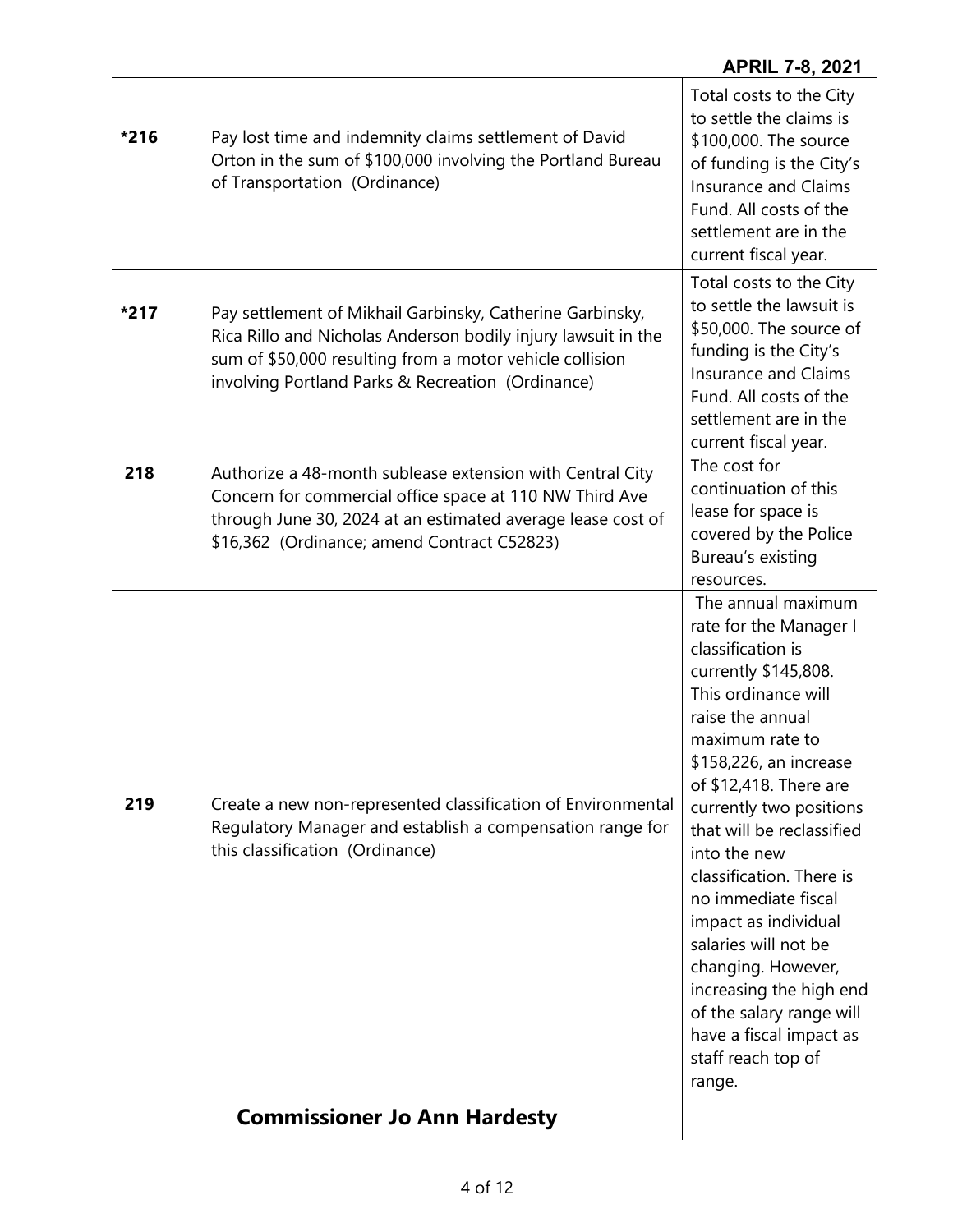### **Bureau of Transportation**

| Accept a grant in the amount of \$2 million from Oregon<br>*220<br>Department of Transportation, authorize Intergovernmental<br>Agreement for sidewalks and crossing improvements on NE<br>Shaver between NE 102nd and NE 115th (Ordinance) | The total cost of the<br>NE Shaver Project is<br>\$2,500,000. Local<br>match in the amount<br>of \$500,000 will be<br>provided by Fixing Our<br><b>Streets Safe Routes to</b><br>School program.<br>Funding for the project<br>is included in the<br>Bureau's FY 2020-21<br>Revised Budget and<br>Capital Improvement<br>Plan and the FY 2021-<br>22 Requested Budget. |
|---------------------------------------------------------------------------------------------------------------------------------------------------------------------------------------------------------------------------------------------|------------------------------------------------------------------------------------------------------------------------------------------------------------------------------------------------------------------------------------------------------------------------------------------------------------------------------------------------------------------------|
| <b>REGULAR AGENDA</b><br><b>Mayor Ted Wheeler</b><br><b>Office of Management and Finance</b>                                                                                                                                                |                                                                                                                                                                                                                                                                                                                                                                        |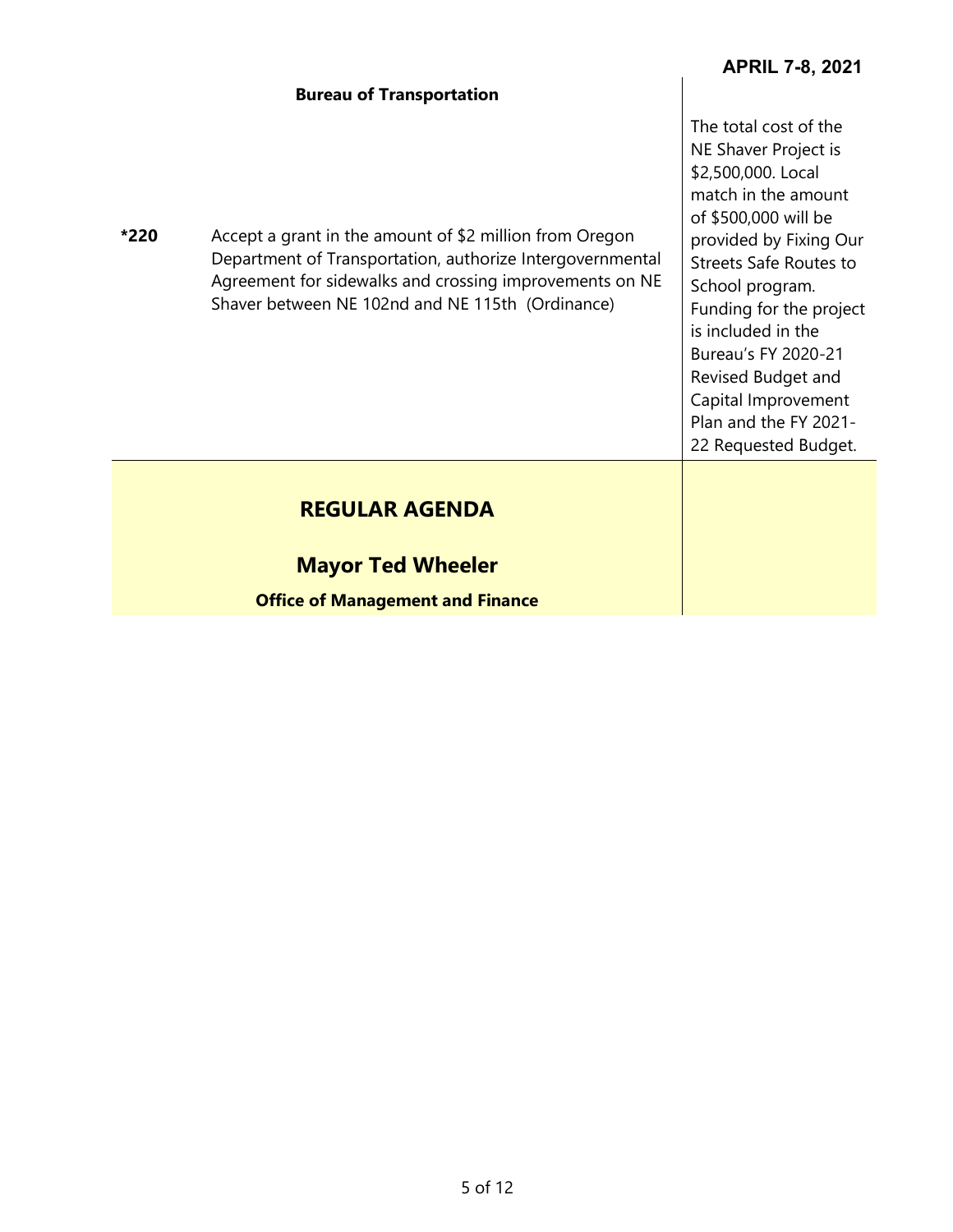|     |                                                                                                                                                                                                                                                                                                                                        | <b>APRIL 7-8, 2021</b>                                                                                                                                                                                                                                                                                                                                                                                                                                                                                                                                                                                                                                                                                 |
|-----|----------------------------------------------------------------------------------------------------------------------------------------------------------------------------------------------------------------------------------------------------------------------------------------------------------------------------------------|--------------------------------------------------------------------------------------------------------------------------------------------------------------------------------------------------------------------------------------------------------------------------------------------------------------------------------------------------------------------------------------------------------------------------------------------------------------------------------------------------------------------------------------------------------------------------------------------------------------------------------------------------------------------------------------------------------|
| 221 | Authorize price agreements for On-Call Land Survey Services<br>to support design and construction of sanitary and<br>stormwater collection systems, treatment facilities, and<br>watershed restoration projects in amount not to exceed<br>\$10,500,000 (Second Reading Agenda 196; Contract Nos.<br>31001870, 31001869, and 31001868) | The City desires to<br>enter into price<br>agreements with three<br>firms with not-to-<br>exceed contract<br>amounts of \$3,500,000<br>per Price Agreement<br>for a cumulative total<br>not-to-exceed amount<br>of \$10,500,000 for all<br>Price Agreements. The<br>estimated cost of these<br>price agreements will<br>be funded over the<br>five-year period<br>through annual<br>appropriations in the<br><b>BES budget. All</b><br>expenses associated<br>with the Price<br>Agreements and<br>resulting Task Orders<br>will be funded from<br>currently budgeted<br>and forecasted funds.<br>There will be no<br>additional requests for<br>funding outside of the<br>current budget<br>authority. |
|     | <b>Police Bureau</b>                                                                                                                                                                                                                                                                                                                   |                                                                                                                                                                                                                                                                                                                                                                                                                                                                                                                                                                                                                                                                                                        |
| 222 | Amend contract term with Versaterm, Inc. for application<br>software support and increase compensation in amount not<br>to exceed \$5,990,000 (Second Reading Agenda 198; amend<br><b>Contract No. 30005161)</b>                                                                                                                       | See below.                                                                                                                                                                                                                                                                                                                                                                                                                                                                                                                                                                                                                                                                                             |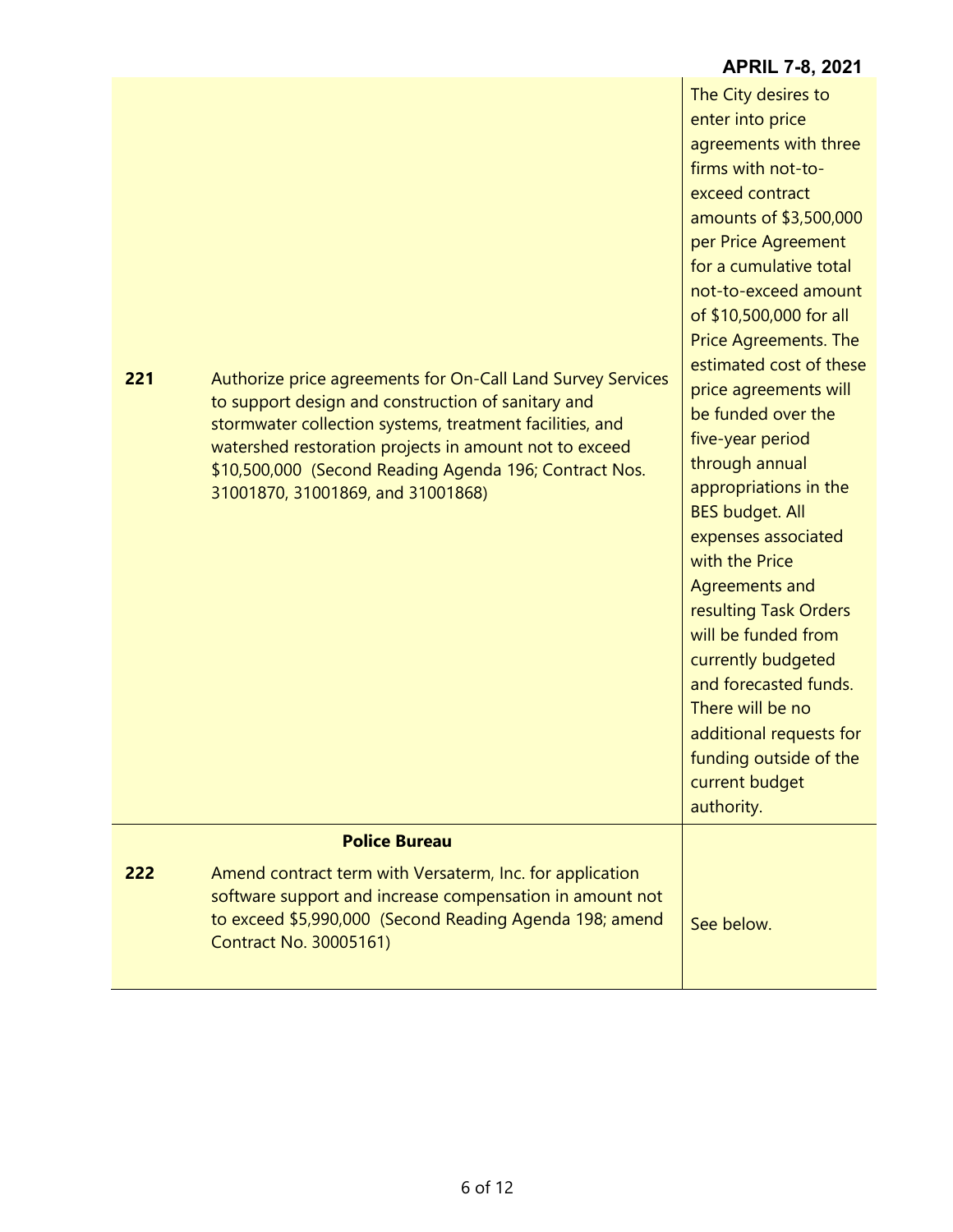|        | <b>Commissioner Dan Ryan</b>                                                                                                                                                                                                                                                                |                                                                                                                                                                                                                                                                                                                                                                                                                                                                                                                           |
|--------|---------------------------------------------------------------------------------------------------------------------------------------------------------------------------------------------------------------------------------------------------------------------------------------------|---------------------------------------------------------------------------------------------------------------------------------------------------------------------------------------------------------------------------------------------------------------------------------------------------------------------------------------------------------------------------------------------------------------------------------------------------------------------------------------------------------------------------|
| 223    | <b>Bureau of Development Services</b><br>Amend provisions of City Building Code to clarify permit<br>abandonment, expiration, extensions, and reactivation<br>(Second Reading Agenda 190; amend Code Chapters 24.10,<br>24.15, 25.05, 26.04, 27.03, and 32.62)                              | This ordinance amends<br><b>City Building Code to</b><br>increase clarity and<br>maintain consistency<br>with State Building<br>Code, FCC rules, and<br><b>BDS</b> practice. There is<br>no fiscal impact to the<br>City anticipated as a<br>result of these<br>clarifying amendments.                                                                                                                                                                                                                                    |
|        | <b>Housing Bureau</b>                                                                                                                                                                                                                                                                       |                                                                                                                                                                                                                                                                                                                                                                                                                                                                                                                           |
| $*224$ | Accept and appropriate \$19,647,973 in Emergency Rent<br>Assistance Program funds from United States Department of<br>the Treasury (Ordinance) 15 minutes requested                                                                                                                         | This Ordinance accepts<br>\$19,647,973.30 in<br><b>Emergency Rental</b><br><b>Assistance Program</b><br>(ERAP) funds from<br><b>United States</b><br>Department of the<br><b>Treasury and</b><br>appropriates<br>\$5,000,000 of these<br>funds into the Portland<br><b>Housing Bureaus' FY</b><br>2020-21 budget. The<br>remainder will be<br>appropriated in the FY<br>2021-22 Budget. ERAP<br>funds will provide rent<br>assistance that<br>supports households<br>facing extreme<br>economic and housing<br>hardships. |
| *225   | Amend Joint Office of Homeless Services Intergovernmental<br>Agreement with Multnomah County to authorize FY 2020-21<br>revised budget allocation to the Joint Office of Homeless<br>Services and extend term to June 2022 (Ordinance; amend<br>Contract No. 30005335) 10 minutes requested | See below.                                                                                                                                                                                                                                                                                                                                                                                                                                                                                                                |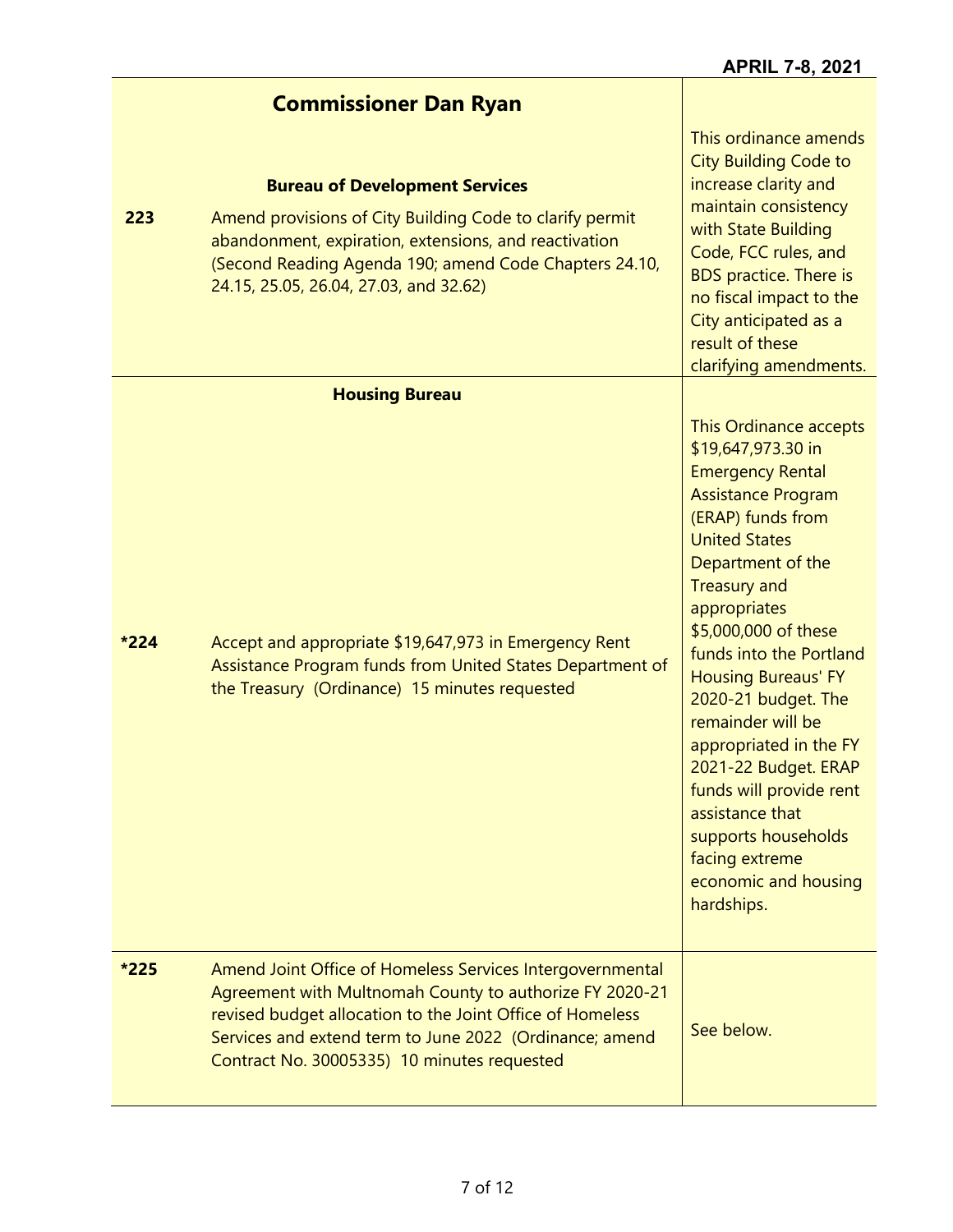|      |                                                          | This action would          |
|------|----------------------------------------------------------|----------------------------|
|      |                                                          | result in estimated        |
|      |                                                          | foregone property tax      |
|      |                                                          | revenues to the City       |
|      |                                                          | totaling \$5,861 over      |
|      |                                                          | ten years for 2 units      |
|      |                                                          | affordable at or below     |
|      |                                                          | 60% MFI. Total cost to     |
|      |                                                          | all jurisdictions          |
|      |                                                          | forgoing revenue is        |
|      |                                                          | estimated at \$17,759.     |
|      |                                                          | The estimated value of     |
|      |                                                          | the tax exemption for      |
| *226 | Approve application under the Multiple-Unit Limited Tax  | the first year is \$1,928  |
|      | Exemption Program under the Inclusionary Housing Program | (all jurisdictions), which |
|      | for 3114 SE Belmont St Apartments located at 3114 SE     | equals approximately       |
|      | Belmont St (Ordinance) 10 minutes requested              | \$888 per affordable       |
|      |                                                          | unit per year of           |
|      |                                                          | affordability. The City    |
|      |                                                          | will still benefit from    |
|      |                                                          | property taxes             |
|      |                                                          | collected on the           |
|      |                                                          | improved value of the      |
|      |                                                          | land during the            |
|      |                                                          | exemption period. The      |
|      |                                                          | City will pay              |
|      |                                                          | Multnomah County the       |
|      |                                                          | \$1,700 application        |
|      |                                                          | activation fee if the      |
|      |                                                          | application moves          |
|      |                                                          | forward.                   |

## **APRIL 7-8, 2021**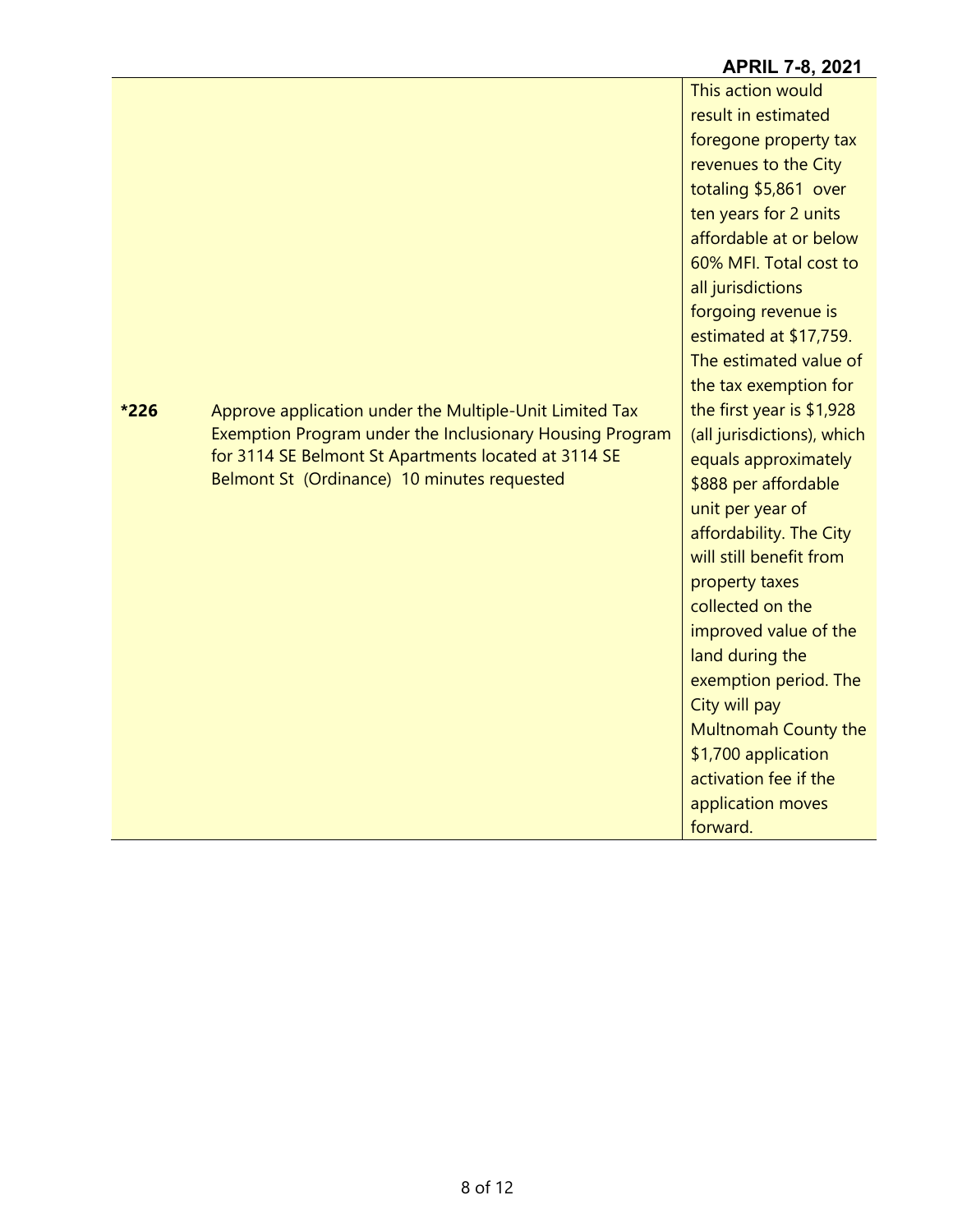This action would result in estimated foregone property tax revenues to the City totaling \$5,763 over ten years for 2 units affordable at or below 60% MFI. Total cost to all jurisdictions forgoing revenue is estimated at \$17,463. The estimated value of the tax exemption for the first year is \$1,896 (all jurisdictions), which equals approximately \$8,731 per affordable unit during the exemption period. The City will still benefit from property taxes collected on the improved value of the land during the exemption period. The City will pay Multnomah County the \$1,700 a application activation fee if the application moves forward.

**\*227** Approve application under the Multiple-Unit Limited Tax Exemption Program under the Inclusionary Housing Program for Cooper 52 located at 6865 SE 52nd Ave (Ordinance) 10 minutes requested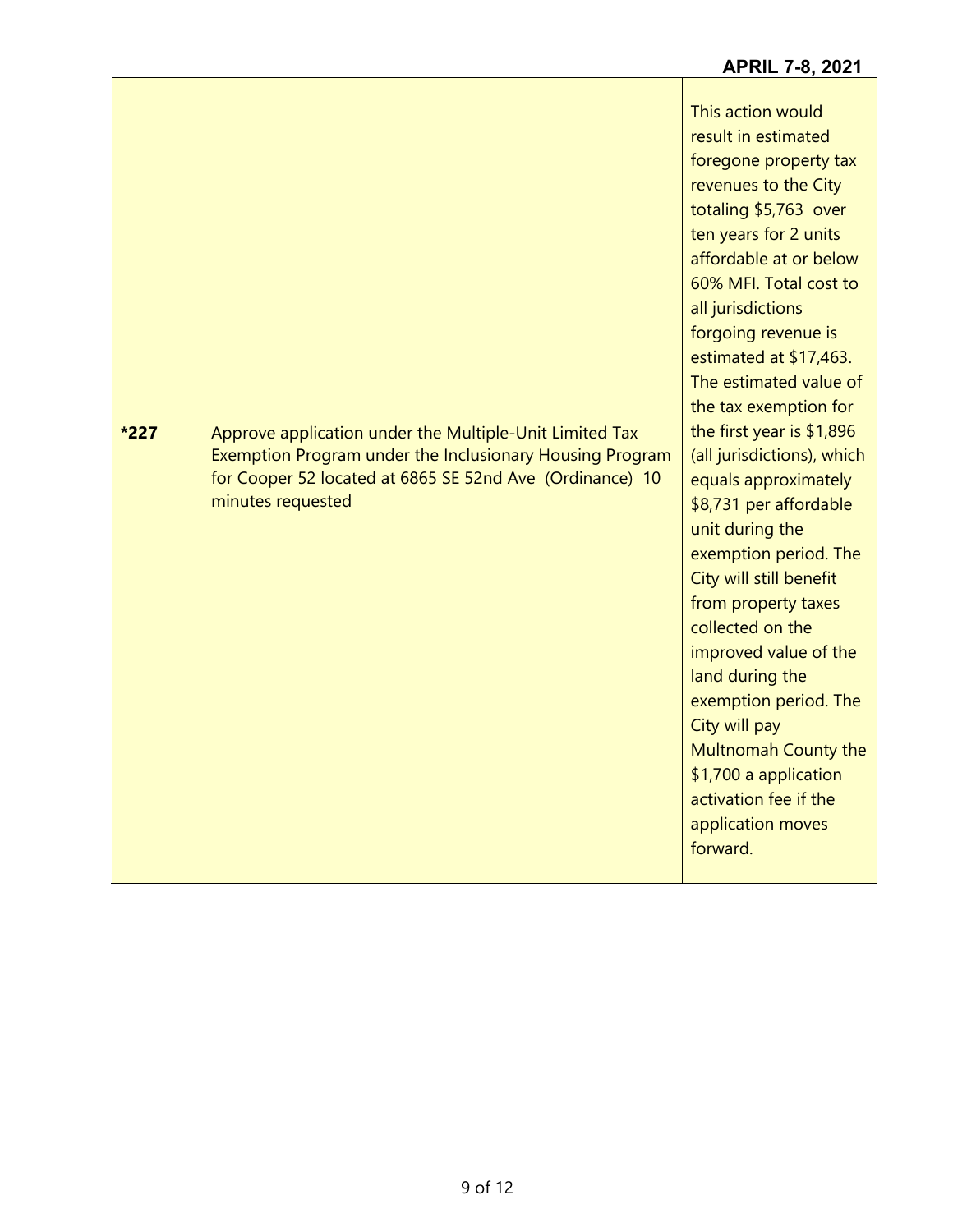|      |                                                                                                                                                                                                              | AI INL 170, 404 I                                                                                                                                                                                                                                                                                                                                                                                                                                                                                                                                                                                                                                                                            |
|------|--------------------------------------------------------------------------------------------------------------------------------------------------------------------------------------------------------------|----------------------------------------------------------------------------------------------------------------------------------------------------------------------------------------------------------------------------------------------------------------------------------------------------------------------------------------------------------------------------------------------------------------------------------------------------------------------------------------------------------------------------------------------------------------------------------------------------------------------------------------------------------------------------------------------|
| *228 | Approve application under the Multiple-Unit Limited Tax<br>Exemption Program under the Inclusionary Housing Program<br>for Gibbs Development located at 1325 SW Gibbs St<br>(Ordinance) 10 minutes requested | This action would<br>result in estimated<br>foregone property tax<br>revenues to the City<br>totaling \$13,698 over<br>ten years for 2 units<br>affordable at or below<br>60% MFI. Total cost to<br>all jurisdictions<br>forgoing revenue is<br>estimated at \$41,508.<br>The estimated value of<br>the tax exemption for<br>the first year is \$4,507<br>(all jurisdictions), which<br>equals approximately<br>\$20,754 per affordable<br>unit per year of<br>affordability. The City<br>will still benefit from<br>property taxes<br>collected on the<br>improved value of the<br>land during the<br>exemption period. The<br>City will pay<br>Multnomah County the<br>\$1,700 application |
|      |                                                                                                                                                                                                              | activation fee if the<br>application moves                                                                                                                                                                                                                                                                                                                                                                                                                                                                                                                                                                                                                                                   |
|      |                                                                                                                                                                                                              | forward.                                                                                                                                                                                                                                                                                                                                                                                                                                                                                                                                                                                                                                                                                     |
|      |                                                                                                                                                                                                              |                                                                                                                                                                                                                                                                                                                                                                                                                                                                                                                                                                                                                                                                                              |
|      | <b>Commissioner Mingus Mapps</b>                                                                                                                                                                             |                                                                                                                                                                                                                                                                                                                                                                                                                                                                                                                                                                                                                                                                                              |
|      | <b>Water Bureau</b>                                                                                                                                                                                          |                                                                                                                                                                                                                                                                                                                                                                                                                                                                                                                                                                                                                                                                                              |
|      |                                                                                                                                                                                                              |                                                                                                                                                                                                                                                                                                                                                                                                                                                                                                                                                                                                                                                                                              |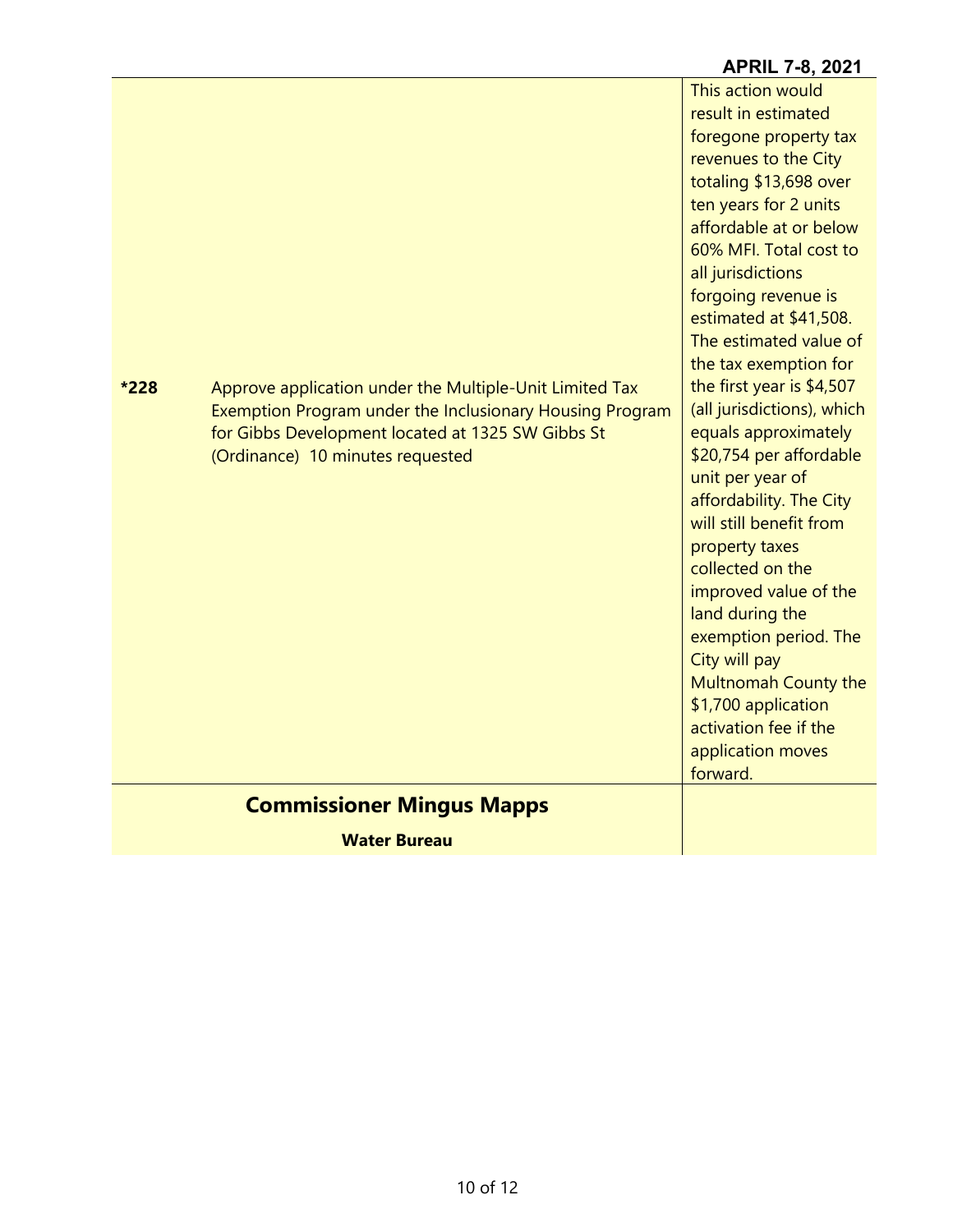|     |                                                                                                                                                                                                                                                                                             | <b>APRIL 7-8, 2021</b>                                                                                                                                                                                                                                                                                                                                                                                                                                                                                                        |
|-----|---------------------------------------------------------------------------------------------------------------------------------------------------------------------------------------------------------------------------------------------------------------------------------------------|-------------------------------------------------------------------------------------------------------------------------------------------------------------------------------------------------------------------------------------------------------------------------------------------------------------------------------------------------------------------------------------------------------------------------------------------------------------------------------------------------------------------------------|
| 229 | Amend contract with Aurigo Software Technologies, Inc., for<br>an additional five years for the continued use of the Capital<br>Project Management Software System in the amount of<br>\$784,000 (Ordinance; amend Contract No. 30005198) 10<br>minutes requested                           | This ordinance<br>increases the not-to-<br>exceed amount of this<br>software by \$784,000<br>from \$825,000 to<br>\$1,609,000. Will result<br>in an additional annual<br>costs projected to<br>increase from \$129,500<br>to \$175,000 starting in<br>FY 2022-23 to FY 2025-<br>26. This increase was<br>built into the bureau's<br>FY 2021-22 Requested<br><b>Budget and outyear</b><br>forecasts and thus will<br>not result in any water<br>rate increases not<br>already captured in the<br>bureau's 10-year<br>forecast. |
| 230 | Authorize bid solicitation and contracting with the lowest<br>responsive and responsible bidder for construction of the<br>Washington Park Hypochlorite Facility Improvements Project<br>at an estimated cost of \$1,300,000 (Ordinance)                                                    | No fiscal impact this is<br>a budgeted capital<br>project and is built into<br>the bureau's FY 2021-<br>22 Requested Budget.                                                                                                                                                                                                                                                                                                                                                                                                  |
|     | <u>WEDNESDAY, 2:00 PM, APRIL 7, 2021</u><br>DUE TO LACK OF AGENDA THERE WILL BE                                                                                                                                                                                                             |                                                                                                                                                                                                                                                                                                                                                                                                                                                                                                                               |
|     | <b>NO WEDNESDAY 2:00 PM MEETING</b>                                                                                                                                                                                                                                                         |                                                                                                                                                                                                                                                                                                                                                                                                                                                                                                                               |
|     | <b>THURSDAY, 3:00 PM, APRIL 8, 2021</b>                                                                                                                                                                                                                                                     |                                                                                                                                                                                                                                                                                                                                                                                                                                                                                                                               |
| 231 | <b>TIME CERTAIN: 3:00 PM - Appeal of the Citizen Review</b><br>Committee against Portland Police Bureau's finding<br>regarding Independent Police Review/Internal Affairs case<br>No. 2019-C-0144/Appeal No. 2019-X-0003 (Report<br>introduced by Auditor Hull Caballero) 2 hours requested | No direct fiscal impact<br>to review of appeal.<br>This is a quasi-judicial<br>action rather than a<br>legislative action.                                                                                                                                                                                                                                                                                                                                                                                                    |